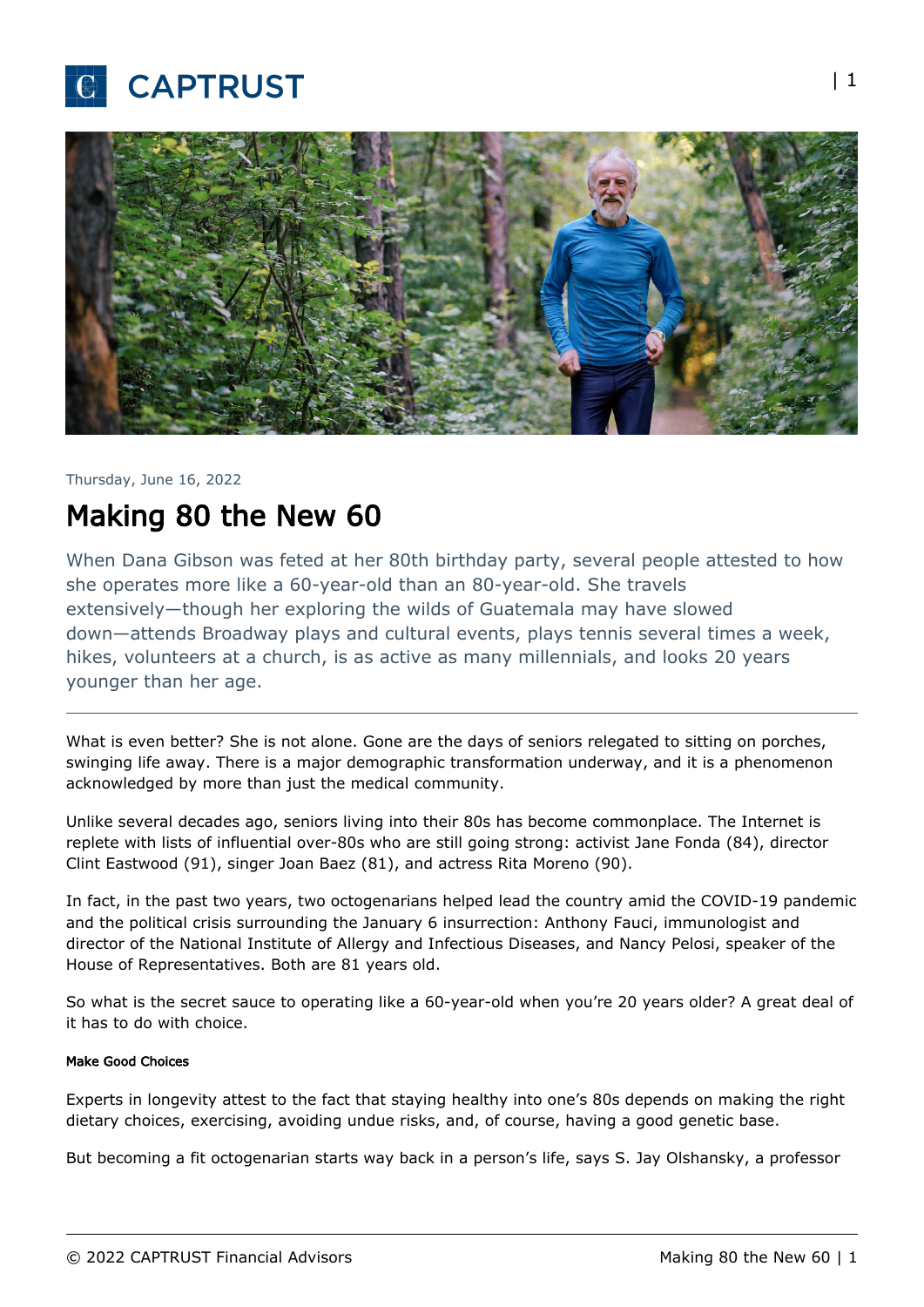

at the School of Public Health at the University of Illinois at Chicago who specializes in aging. High school students, for example, acquire bad habits that shorten their lives, such as smoking, excessive drinking, steady drug use, or eating too much and becoming obese.

Andrew Steele, a physicist and author of Ageless: The New Science of Getting Older Without Getting Old, agrees. "Not smoking is the single most important thing you can do. Smoking can knock off 10 years of your expectancy," he says. And then, of course, not eating too much, avoiding obesity, and getting regular exercise all heighten the chances of living longer.

#### Keep It Moving

Olshansky says it is critical to keep the blood flow moving. "Our body is [made up] of components that deteriorate when they're not being used," he says.

If you stop using your muscles, your body won't waste the energy it needs to take care of them. Instead, your body will start to break your muscles down, which causes them to decrease in size and strength. The amount of time it takes for your muscles to atrophy depends on your age, fitness level, and cause of atrophy. If your muscle atrophy is due to disuse, the process can start within two to three weeks of when you stop using your muscles.

The good news is that disuse atrophy can be treated with regular exercise and better nutrition. Your healthcare provider may recommend physical therapy or an exercise plan. Even if you can't actively move certain joints in your body, you can do still exercises wearing a splint or brace.

The mind also operates more efficiently when it has sufficient blood flow, Olshansky says. "The seniors who forget things are having a difficult time with the blood flow in their brain and making synaptic connections."

Steele says more exercise also helps to sustain an active mind. "When you're running, and your heart is beating in your chest, and you're improving your cardiovascular muscles, you're improving your mental health," says Steele.

#### Avoid Isolation

People in their 80s who are thriving have several things in common, including a lifetime of healthful and nurturing environments, access to medical care, education, meaningful relationships, physical activity, nutrition, and engagement with people, says Linda Fried, dean of the Mailman School of Public Health at the Columbia University Medical Center in New York City. Avoiding isolation is a key ingredient, she says.

Fried's research shows that older adults are prone to three specific kinds of loneliness. The first is brought on by a lack of intergenerational contact. "We need all age groups to interact to create meaningful lives," Fried says.

Second, aging adults tend to feel lonely when they aren't able to contribute to society. While others might bond with colleagues or schoolmates, the elderly are not likely to have such outlets. And finally, aging adults are prone to what Fried calls an existential loneliness, or the sense that life lacks meaning or purpose.

Older adults can take mental stock of the extent to which they feel lonely or socially isolated. Am I feeling left out? To what extent are my relationships supportive? Then, they should consider what underlies any problems. Why don't I get together with friends? Why have I lost touch with people I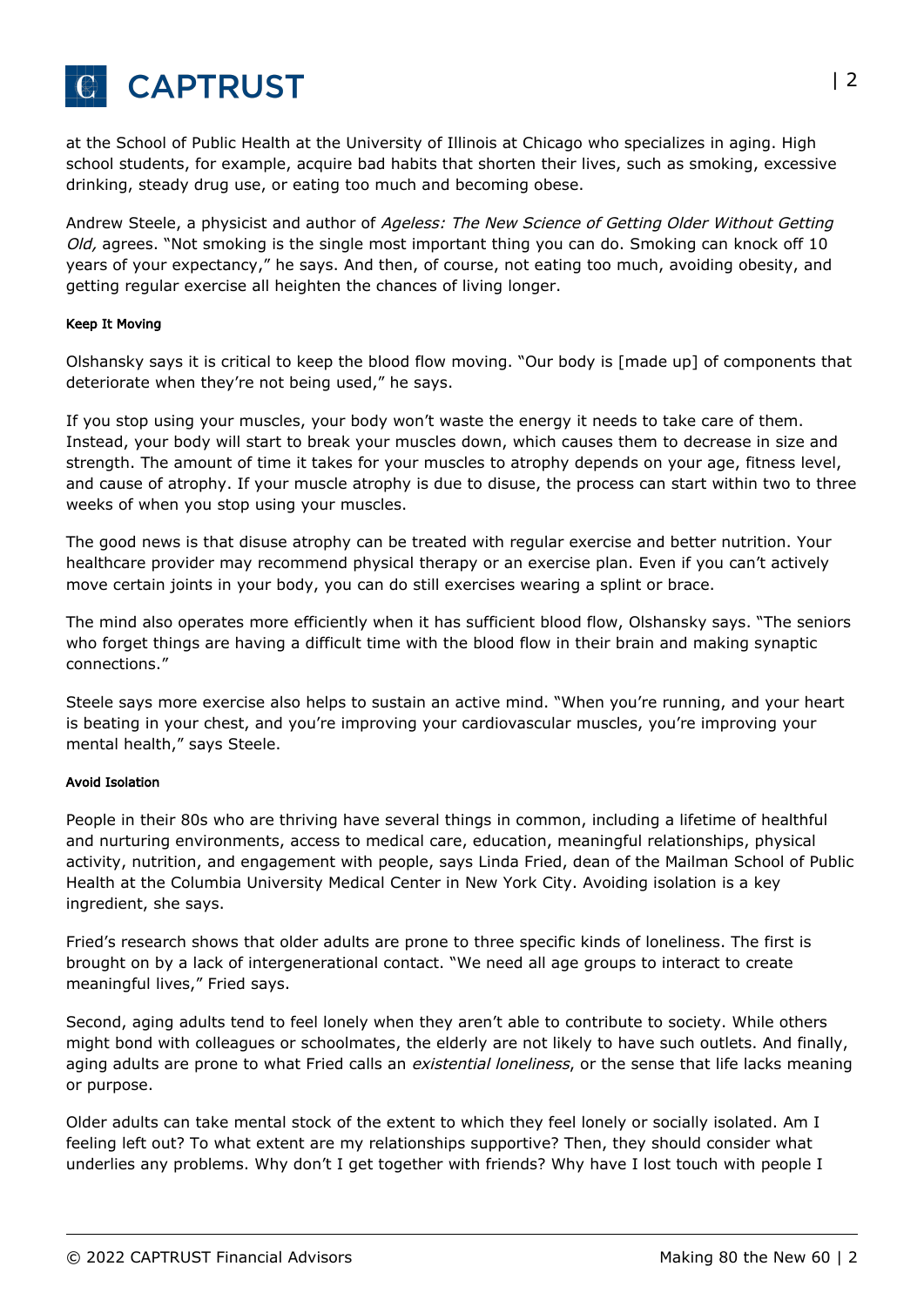

once spoke with?

#### Find a Passion

Operating like a person 20 years younger requires finding your passion. People in their 70s are faced with a choice, says Michael Brickey, a psychologist based in Columbus, Ohio, who wrote The 52 Baby Steps to Grow Young. They can sit in front of the TV and stagnate or learn how to play bridge, swim, or line dance or can join Toastmasters and learn to give speeches, he says.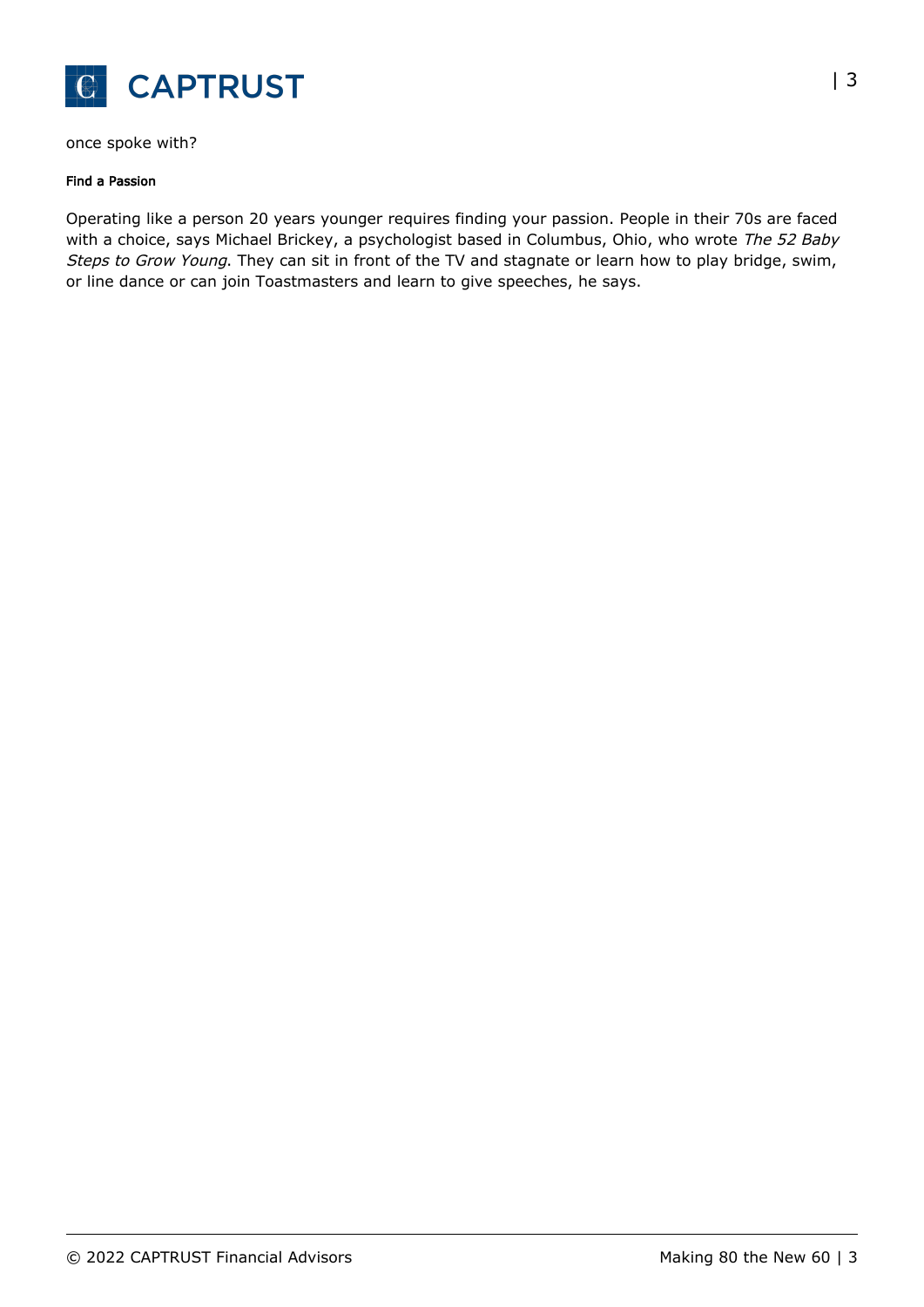

Health experts from silversneakers.com share four compelling reasons older adults should keep seeing their doctors at least once a year.



### You might spot silent symptoms.

"Frequently, health issues can be silentand not noticed by the patient-until fairly late in the course of illness," says Susan Besser, M.D., a primary care physician at

Mercy Medical Center in Baltimore. "Having regular, periodic doctor's visits helps to catch potential health problems when they are early in the process.



#### You won't forget about important screenings.

When and how often you need certain screenings depend on a variety of factors, including your age and personal risk profile. A yearly physical is a great time to discuss

these with your doctor:

- blood tests for cholesterol, lipid, and triglyceride levels
- a colonoscopy
- a gynecological exam and mammogram for women or a prostate screening for men



#### You'll stay on top of immunizations.

Vaccines are important throughout your life, and there are a few that are specifically recommended for older adults. The Centers for Disease Control and Prevention says that

seniors should get vaccinated against pneumonia and shingles, and everyone needs a flu shot once a year. You might also be due for a tetanus and diphtheria booster; you need one every 10 years. Also, be sure to talk with your doctor about the COVID-19 vaccines and follow-up boosters.



#### You'll get your health questions addressed.

Even if you're pretty healthy, a checkup is a chance to have a one-on-one with a medical expert, so why not take advantage of it? Whether you're considering making some changes to your diet, wondering if you should do more strength training, or debating if a supplement your friend recommended is

At age 76, Brickey has started to garden and learn about plants and soil. For him, gardening brings "a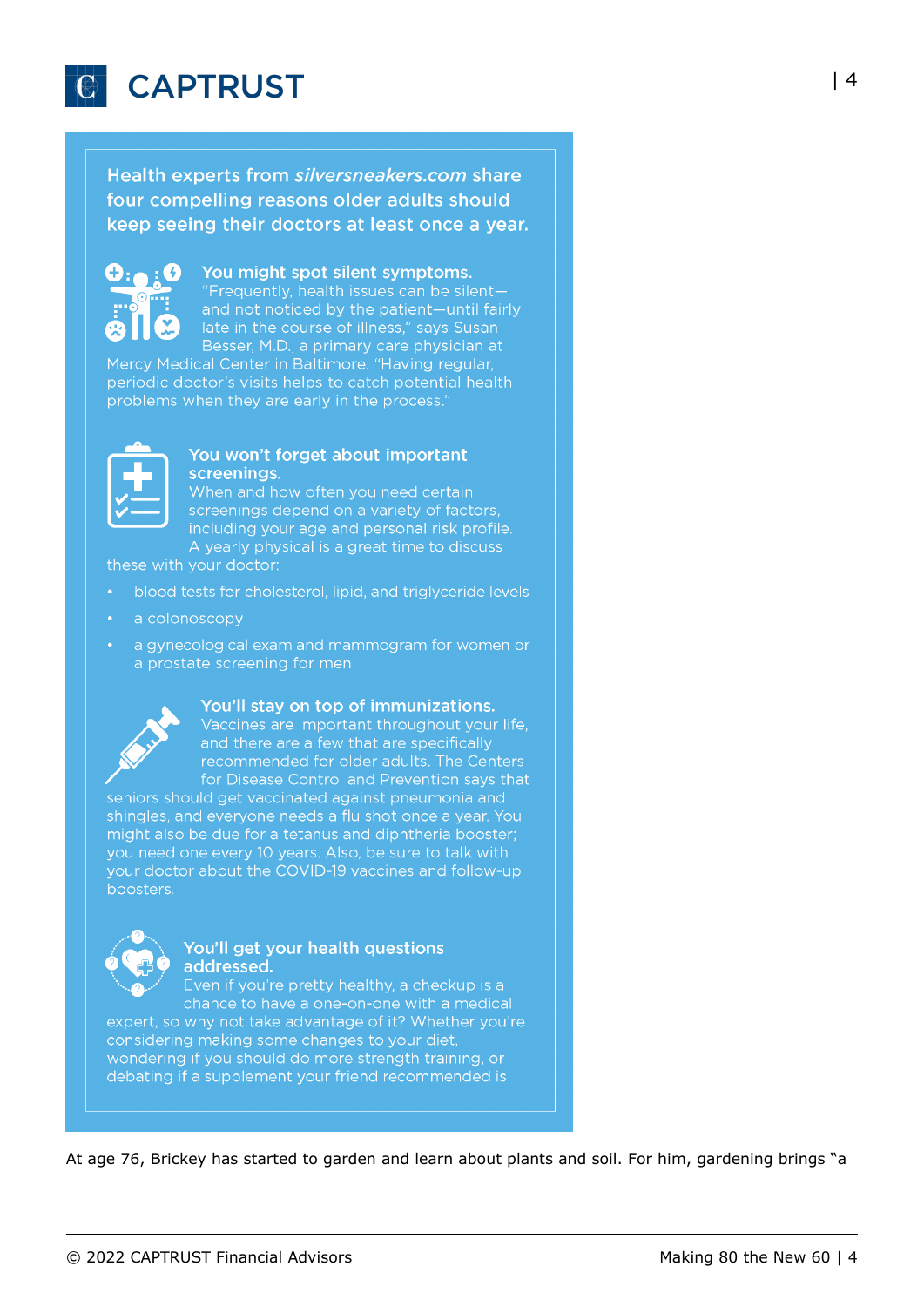

sense of purpose and joy and a sense of accomplishment." Other people might find a passion in music, reading, Bible study, bike riding, making art, or pets. One way you know you've hit a passion is when you get so absorbed that you lose track of time and are totally immersed, says Brickey.

#### Monitor, Monitor, Monitor

As they age, people need to start protecting and monitoring their bodies, says Olshansky, who is 68 years old. He stopped running eight years ago and started walking because "knees and hips are hinges that don't last forever."

To stay fit at age 80, Olshansky's advice is monitor, monitor, monitor. In his personal life, he sees his primary care physician, dermatologist, and eye doctor regularly for checkups that help monitor the body parts that tend to fail between 60 and 80, he says. By analogy, he says automobiles with 60,000 to 80,000 miles must be treated more carefully and brought in for repairs more often than cars with 20,000 miles.

#### Social and Economic Changes

Steele, who lives in Slough, a suburb of London, says that "huge social and economic changes, such as conquering infectious diseases and creation of antibiotics," contribute to people living longer and staying healthy.

In the next few years, there will be breakthrough medications and pills that will help intervene in the aging process and help slow the process of aging, Olshansky says.

According to The Washington Post, leading the list of candidates is metformin, a longtime treatment for type 2 diabetes, and rapamycin, a chemotherapy agent and immunosuppressant. Scientists also are studying a class of compounds known as senolytics, which attack senescent cells in the body that tend to proliferate with age. Senescent cells damage healthy cells around them, contributing to multiple age-related diseases.

#### Super Agers

Olshansky refers to people who are physically active and mentally sharp at age 80 and *super agers*. "These folks all come from a family history of exceptional longevity," says Olshansky. "They all look younger for their age." What you're seeing is a signal indicating that the biological rate of aging is occurring at a slower rate, he says. "They have, in short, won the genetic lottery."

Staying youthful and active into your 80s depends on "a mixture of genetic luck, consciousness, having passions, and developing the belief and coping skills that give you a thoughtful outlook," says Brickey.